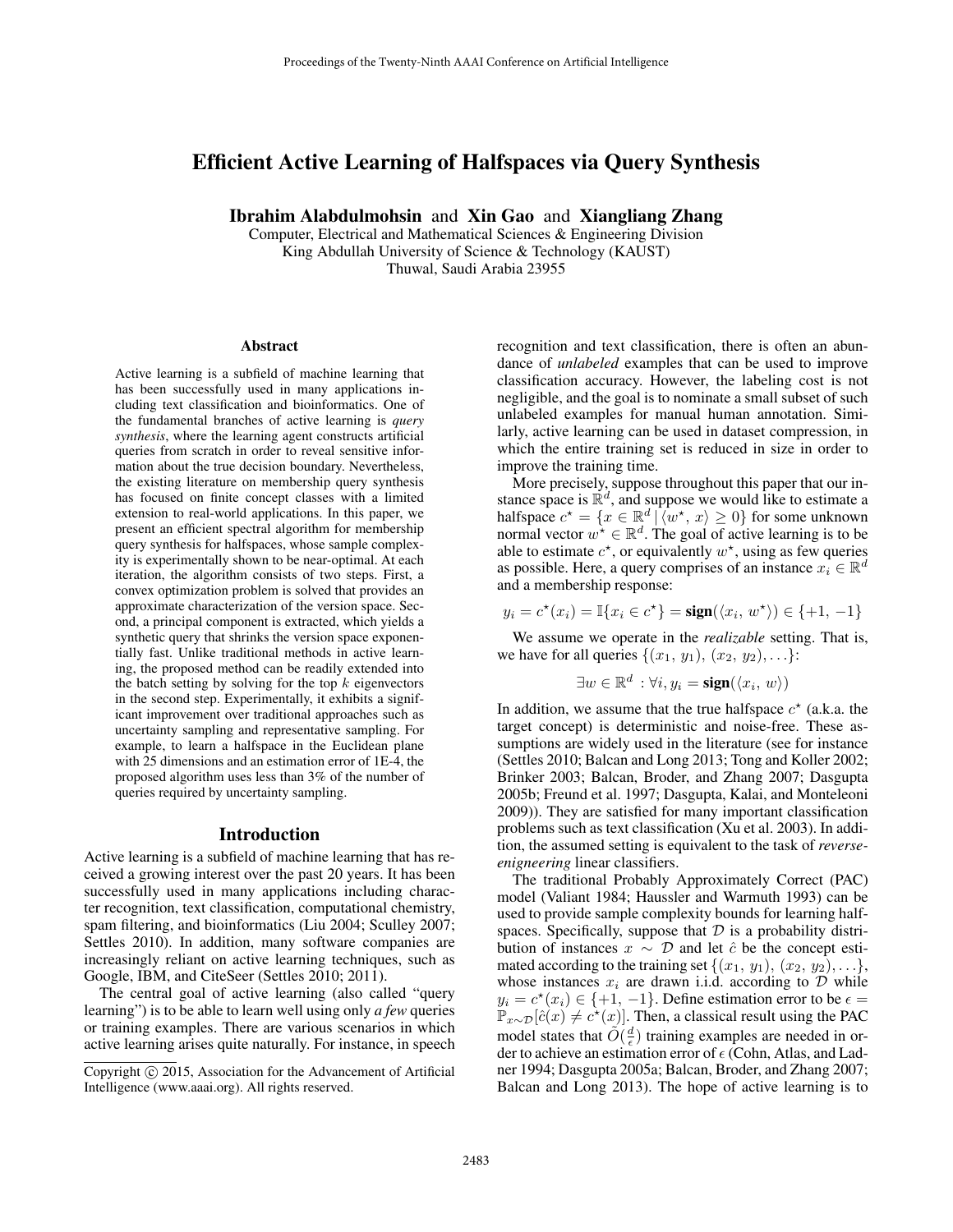

Figure 1: Using the bisection search, query learning of thresholds in  $\mathbb R$  can yield exponential improvement in sample complexity over random sampling.

be able to reduce this sample complexity exponentially fast into  $\tilde{O}(d \log \frac{1}{\epsilon})$ . A sample complexity of  $\Omega(d \log \frac{1}{\epsilon})$  can be shown to be optimal using a sphere counting argument (Dasgupta, Kalai, and Monteleoni 2009).

It is easy to observe how active learning helps achieve such dramatic reduction in sample complexity when  $d = 1$ (Dasgupta 2005b). Consider the example depicted in Figure 1, where our target concept is  $c^* = \{x \in \mathbb{R} \mid x \geq \theta\}$ for some unknown  $\theta \in [0, 1]$ , and our instances  $x_i$  are uniformly distributed in the unit interval [0, 1]. Using the bisection method, one can estimate  $\theta$  very quickly. If we start with the two examples  $(x_1 = a, y_1 = -1)$  and  $(x_2 = b, y_2 = +1)$ , then the next *synthetic* queries would be  $(x_3 = c, y_3 = -1)$  and  $(x_4 = d, y_4 = +1)$  in tandem. Clearly, each query cuts the region of uncertainty by one half regardless of its label. Hence, we can achieve an error rate of  $\epsilon$  using only  $\tilde{O}(\log \frac{1}{\epsilon})$  queries (Dasgupta 2005b).

Extending the bisection method into  $\mathbb{R}^d$  for all  $d \geq 1$  is possible, at least in principle, using what is commonly referred to as the "halving algorithm" (Tong and Koller 2002; Brinker 2003). Unfortunately, the halving algorithm is an *idealized* method that is often prohibitively complex to implement in practice (Cohn, Atlas, and Ladner 1994; Tong and Koller 2002; Settles 2010). It operates by first computing the set of all hypotheses that are consistent with all past queries. This set of possible hypotheses is referred to as the *version space*, a term that was first introduced by Tom Mitchell (Mitchell 1982). After that, a query is synthesized that cuts the "volume" of the version space by one half. Then, the new version space is computed and the entire process is repeated multiple times. The halving algorithm can be justified rigorously (Angluin 2001; Tong and Koller 2002; Dasgupta 2005a; 2005b).

1 to implement in practice, *pool-based* approximations are Because the ideal halving algorithm is often difficult used instead such as uncertainty sampling and the queryby-committee (QBC) algorithm (Freund et al. 1997; Tong and Koller 2002; Brinker 2003). Unfortunately, such approximation methods are only guaranteed to work well if the number of unlabeled examples (i.e. pool size) grows *exponentially* fast with each iteration. This is due to the fact that the required pool size is always proportional to  $\tilde{O}(\frac{1}{\epsilon})$  (Freund et al. 1997; Balcan, Broder, and Zhang 2007; Dasgupta, Kalai, and Monteleoni 2009). Otherwise, such heuristics become crude approximations and they can perform quite poorly (Tong and Koller 2002; Schein and Ungar 2007). Because the required pool size grows exponentially fast before we can guarantee an exponential reduction in sample complexity, *query synthesis* offers an attractive alternative approach. In query synthesis, new queries are constructed *de novo*, and hence the pool size limitation is completely eliminated.

In this paper, we provide an efficient membership query synthesis algorithm for halfspaces. The new algorithm can also be interpreted as an approximation to the ideal halving algorithm. Nonetheless, we retain its key advantage; namely that its estimation error enjoys an exponential improvement over random sampling. At each iteration, the new algorithm consists of two steps. First, a convex optimization problem is solved that provides an approximate characterization of the version space. In the second step, a principal component is extracted, which yields the optimal synthetic query that shrinks the version space exponentially fast. Both steps can be implemented quite efficiently.

In addition to the classical active learning setting in which a *single* query is synthesized at each iteration, the proposed algorithm can also be readily extended into the *batch* setting, where  $k \geq 1$  queries are synthesized per iteration. Batchmode active learning has been recently described as one of the *top challenges* in active learning (Settles 2011). It is important in distributed parallel labeling environments, such as in biology (Settles 2010). Ideally, batch-mode active learning should produce queries that are both informative and diverse (Brinker 2003). In our case, the new proposed algorithm operates in the batch setting by solving for the top  $k$ eigenvectors in the second step of each iteration, thus achieving both objectives (details are provided in the sequel).

The rest of the paper is structured as follows. First, we present a statement of the problem and discuss related work. After that, we derive the new query synthesis algorithm, and show how it can serve as an approximation to the ideal halving algorithm. Next, we demonstrate that the proposed method indeed achieves an exponential reduction in sample complexity compared to random sampling, and that its performance is significantly superior to popular active learning techniques.

#### Problem Statement

Halfspaces are generally considered to be one of the most important concept classes in practice today (Fan et al. 2008; Yuan, Ho, and Lin 2012; Balcan and Long 2013). The class of linear separators is broad and includes support vector machines (SVM), the perceptron, as well as logistic regression, and they can achieve comparable accuracy to non-linear classifiers in many applications (Yuan, Ho, and Lin 2012). In fact, due to their wide popularity, many solvers currently exist for linear classification including SVMperf, OCAS, Pegasos, SGD, and LIBLINEAR (Yuan, Ho, and Lin 2012). In this paper, we present a new efficient algorithm for active learning of halfspaces via query synthesis.

There is an emerging class of new applications for which active learning via query synthesis is a useful tool. These include automated science, such as the "robot scientist" experiment described in (King and others 2009), and adversarial reverse engineering (Nelson et al. 2012). For applications in which we desire to learn a halfspace with arbitrary accuracy, pool-based query learning strategies such as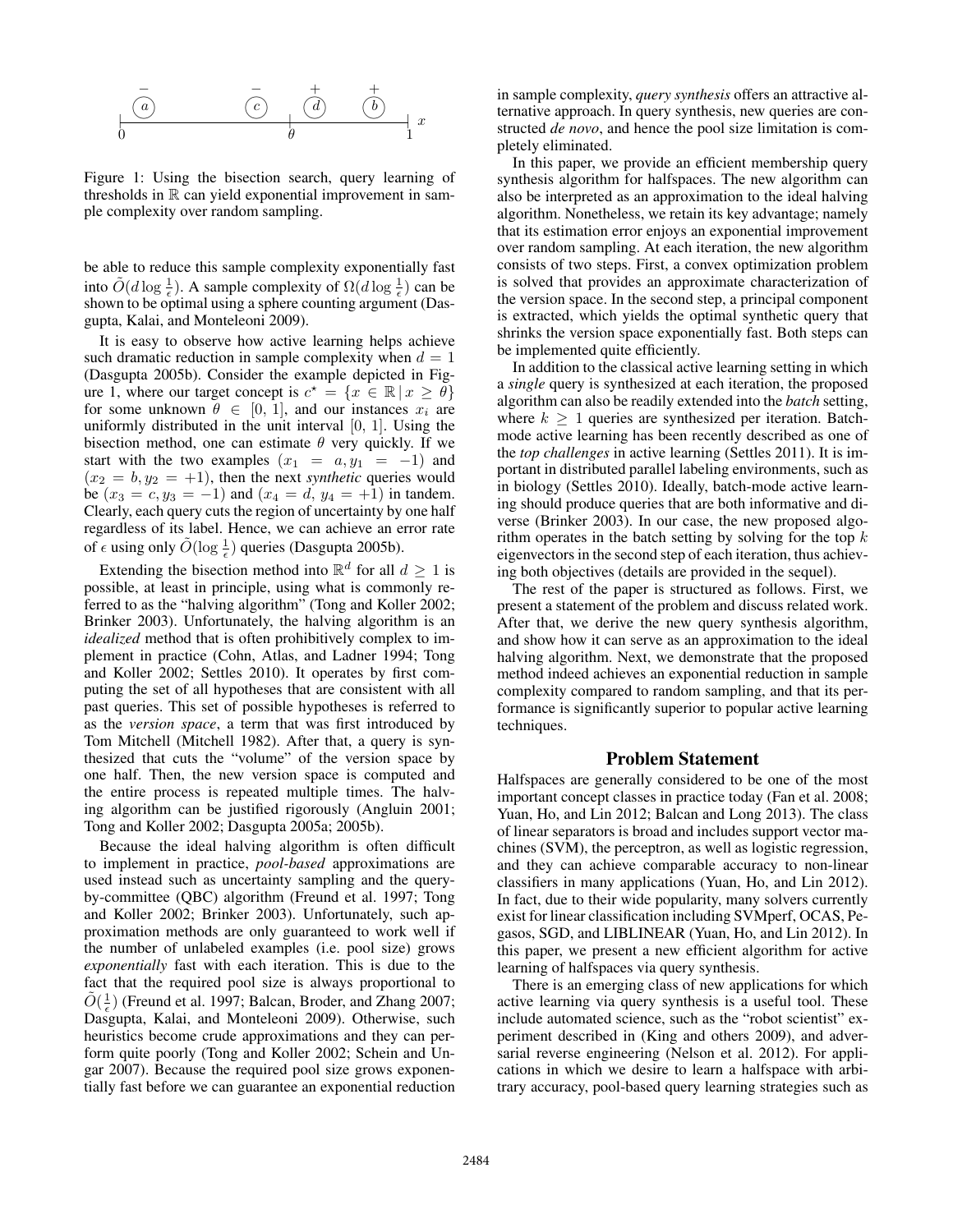uncertainty sampling and QBC are inefficient because the required pool size grows exponentially fast with each iteration. Query synthesis, by contrast, builds new queries *de novo* and, hence, offers an attractive alternative approach.

In the literature, query synthesis strategies have focused on either finite concept classes or on toy problems such as geometrical shapes in two dimensions (Angluin 2001; Settles 2010). In this paper, we aim at deriving a new query synthesis algorithm for learning halfspaces in  $\mathbb{R}^d$  for all  $d \geq 1$ . We require that complexity of the query synthesis algorithm to grow only *polynomially* with each iteration, while still offering an *exponential* reduction in estimation error.

#### Related Work

There are two fundamental branches of active learning proposed in the literature: (1) query synthesis, and (2) poolbased sampling (Settles 2010). In the query synthesis approach, the learning agent constructs new queries *de novo* in order to reveal sensitive information about the true decision boundary. For instance, an autonomous robot scientist might infer hypotheses based on observations, and design new queries in order to refine those hypotheses (King and others 2009). Query synthesis has traditionally focused on regression tasks, under the name of *optimal experiemental design*, because the optimal query can often be determined analytically in such cases (Freund et al. 1997; Settles 2010). However, it has seldom been extended into the classification setting except for finite concept classes or for artificial toy problems (Angluin 2001; Settles 2010).

Pool-based sampling (Lewis and Gale 1994), by contrast, has been successfully applied for a wide range of problems including classification and regression (Schein and Ungar 2007; Settles 2010). In this setting, it is assumed that a large pool of unlabeled examples is available, hence the name, and the goal is to select a small subset of those examples to serve as new queries. Perhaps, the two most dominant approaches in pool-based sampling are *uncertainty sampling* and the *query-by-committee* (QBC) algorithm (Schein and Ungar 2007; Settles 2011). Both can be interpreted as approximations to the ideal halving algorithm that was discussed earlier (Tong and Koller 2002; Freund et al. 1997). For the concept class of homogenous (i.e. through the origin) halfspaces, Balcan, Broder, and Zhang showed that uncertainty sampling could achieve an exponential reduction in sample complexity (Balcan, Broder, and Zhang 2007), while Dasgupta, Kalai, and Monteleoni proved similar performance guarantees for a perceptron-like uncertainty sampling algorithm (Dasgupta, Kalai, and Monteleoni 2009). Similarly, Freund et al. showed that the QBC algorithm could achieve similar performance for the same concept class of homogenous halfspaces (Freund et al. 1997). However, all the poolbased sampling methods above require a pool size that grows exponentially fast.

Moreover, numerous other algorithms have been proposed for pool-based sampling. These include algorithms that are based on the expected error reduction (Roy and Mc-Callum 2001), bagging and boosting (Abe and Mamitsuka 1998), and expectation-maximization (EM) (McCallum and Nigam 1998). Nevertheless, uncertainty sampling and the

QBC algorithm remain dominant and they perform quite competitively (Schein and Ungar 2007; Settles 2011).

In batch-mode active learning, on the other hand, very few algorithms have been previously proposed (Settles 2011). In principle, the goal is to introduce diversity among queries as a whole, while also ensuring that each query is informative by itself. In order to achieve both objectives, two general approaches have been proposed. The first approach is called *representative sampling*, which works by first clustering informative instances  $x_i$  into k groups, and picking the k representative samples for those groups as queries (Xu et al. 2003). The second approach is optimization-based, which treats diversity and uncertainty as two separate terms in a single objective function. For the concept class of homogenous halfspaces, diversity is measured by the pairwise angles between queries (Brinker 2003). That is, diversity is defined by orthogonality.

### Notation

The notation used in this paper is fairly standard. Vectors will be denoted using small letters  $z$  while matrices will be denoted using capital letters  $Z$ . We will always denote instances by  $x \in \mathbb{R}^d$  and membership labels by  $y \in \{+1, -1\}$ . Here,  $y = c^*(x)$  indicates whether or not x belongs to the target concept  $c^*$ . We will use  $x^T$  to denote the transpose of x, and use  $||x||_A$  to denote the induced norm of  $x$  by the positive semidefinite matrix  $A$ . That is,  $||x||_A = \sqrt{x^T A x}$ . We will write  $A \succeq 0$  to mean that the matrix A is positive semidefinite. The cone of  $d \times d$  symmetric positive semidefinite matrices will be denoted  $\mathbb{S}^d_+$ . Finally, we write  $a \circ b$  to denote the Hadamard (element-wise) product between the two vectors a and b.

# Query Synthesis for Halfspaces

# Version Space Approximation

Before we derive a query synthesis algorithm for halfspaces, let us first recapitulate how the *ideal* halving algorithm works. The ideal halving algorithm works in the following manner:

- STEP I: Compute the version space  $V$ , which is the set of all hypotheses that are consistent with all past queries  $\{(x_i, y_i)\}\$ i. Because we only need to recover the normal vector  $w$  up to a constant factor in halfspace learning, the version space can be characterized in terms of  $w$  by the intersection of the surface of the unit sphere with a polyhedral set:

$$
\mathcal{V} = \{ w \in \mathbb{R}^d \mid ||w||_2 = 1 \land \forall i, y_i \langle x_i, w \rangle \ge 0 \} \quad (1)
$$

- STEP II: Measure the "volume" of  $V$ . One natural measure of volume is the surface area of the unit sphere that lies inside the polyhedral region as defined in Eq. (1). Stop if the volume of  $V$  is below some predefined tolerance.
- STEP III: Synthesize a new query that cuts the volume of V by one half. That is, find an instance  $x_{t+1}$  such that the volume of the *new* version space after observing query  $(x_{t+1}, y_{t+1})$  is reduced by one half regardless of the value of  $y_{t+1} \in \{+1, -1\}$ . Then, increment t and go back to STEP I.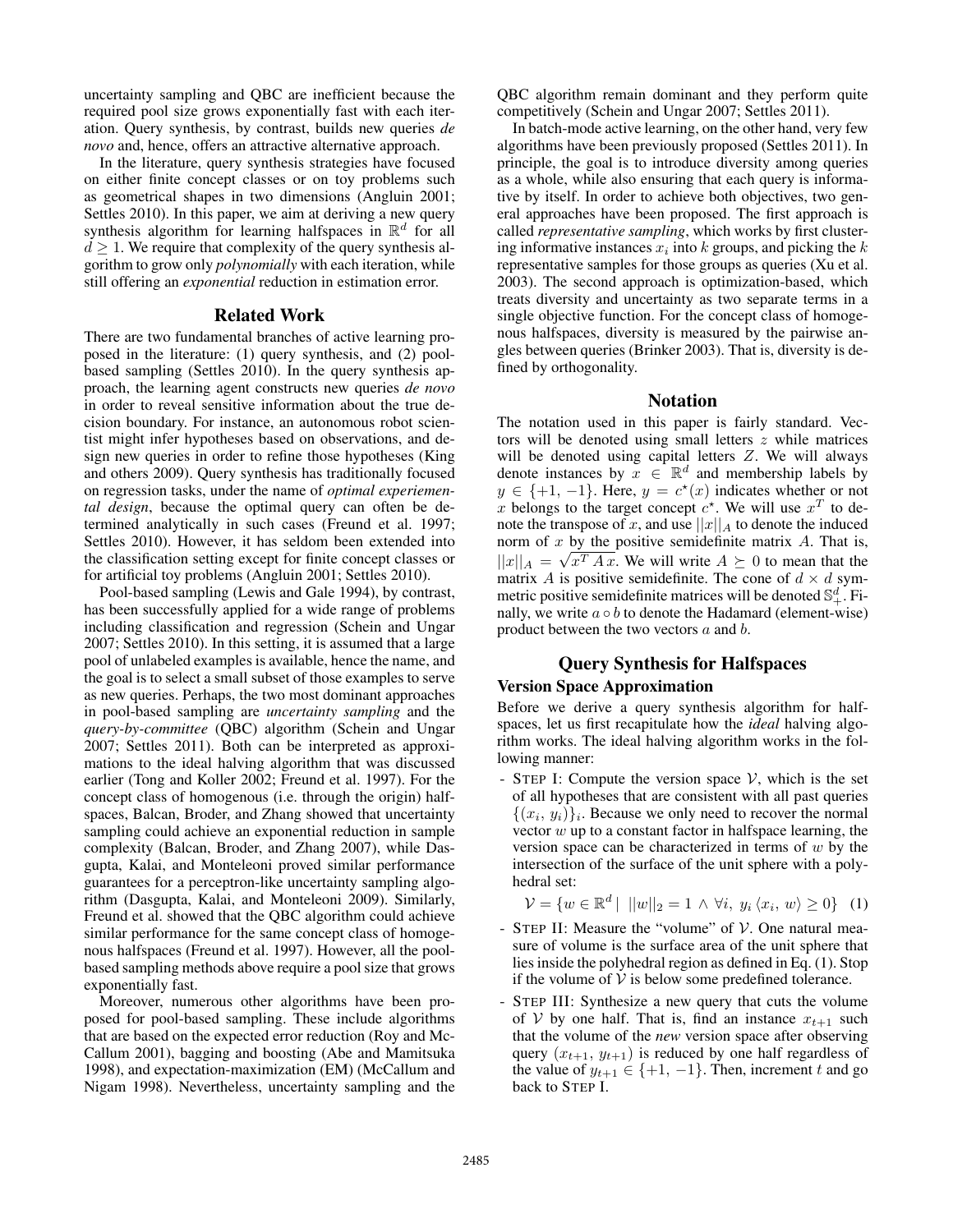The key difficulty in query synthesis that makes the above halving algorithm prohibitively complex lies in the nature of the version space. Because we can always assume that  $||w||_2 = 1$ , an ideal definition of the version space is given by Eq. (1) whose natural measure of volume is the surface area. This definition, however, is difficult to deal with analytically.

In order to circumvent such limitation, we propose to approximate the version space  $V$  by the largest ellipsoid  $\varepsilon^* = (\mu^*, \Sigma^*)$ , with mean  $\mu^*$  and covariance  $\Sigma^*$ , which is consistent with all past queries and whose mean  $\mu^*$  lies at the surface of the unit sphere, i.e.  $||\mu^*||_2 = 1$ . This approximation can be interpreted as a *smoothening* of the original ideal definition of  $V$  so that query synthesis can be carried out quite efficiently.

In order to determine  $\varepsilon^*$ , we need to determine its mean  $\mu^*$  and covariance matrix  $\Sigma^*$ . By definition of  $\epsilon^*$ , we have:

$$
w \in \varepsilon^{\star} \iff ||w - \mu^{\star}||_{\Sigma^{\star^{-1}}} \le 1 \tag{2}
$$

To guarantee that the entire ellipsoid  $\varepsilon^*$  is consistent with a query  $(x_i, y_i)$ , it can be shown (e.g. using Lagrange duality) that Eq. (2) implies that the following condition is both necessary and sufficient:

$$
y_i \langle x_i, \mu^* \rangle \ge ||x_i||_{\Sigma^*} \tag{3}
$$

The volume of an ellipsoid  $\varepsilon = (\mu, \Sigma)$  with mean  $\mu$  and covariance matrix  $\Sigma$  is proportional to det  $\Sigma$ . Because the logarithmic function is monotone and increasing, maximizing det  $\Sigma$  is equivalent to maximizing the concave function log det  $\Sigma$ . Consequently, in order to solve for  $\varepsilon^*$ , we need to solve the following optimization problem:

maximize 
$$
\log \det \Sigma
$$
  
\n $\mu, \Sigma \in \mathbb{S}_+^d$   
\nsubject to  $y_i \cdot (\mu^T x_i) \ge \sqrt{x_i^T \Sigma x_i}$ , for all  $i = 1, ...$   
\n $||\mu||_2 = 1$  (4)

The optimization problem, however, is not convex. To cast it as a convex optimization problem, so that it can be solved quite efficiently, we introduce the new variable  $S = \Sigma^{\frac{1}{2}}$ . Furthermore, we replace the equality constraint with an inequality constraint as follows:

maximize 
$$
\log \det S
$$
  
\n $\mu, S \in \mathbb{S}_+^d$   
\nsubject to  $y_i \cdot (\mu^T x_i) \ge ||S x_i||_2$ , for all  $i = 1, 2, ...$   
\n $||\mu||_2 \le 1$  (5)

It is clear that the constraint  $||\mu||_2 \leq 1$  holds with equality at optimality. Otherwise, we can multiply both  $\mu$  and  $S$  by  $||\mu||_2^{-1}$ , which increases the objective function without violating the constraints. Therefore, the optimal solution to the optimization problem (5) is precisely the desired  $\varepsilon^*$ .

The optimization problem in (5) is convex. Upon making the substitution  $\Sigma = S^2$ , we recover the optimal solution to the original optimization problem (4). Thus,  $\varepsilon^*$  can be determined efficiently, which provides us with a smoothed approximation to the version space.

In applications where  $d \gg 1$ , estimating the entire  $d \times d$ covariance matrix in (5) is computationally expensive. One method to remedy such a problem is to assume that  $S$  is diagonal, which reduces the number of variables from  $\Theta(d^2)$ down to  $\Theta(d)$ . This has the additional advantage of replacing the log-determinant function with a geometric-mean that can be handled more readily by *second-order cone programming* (SOCP) solvers (Lobo et al. 1998). The new optimization problem becomes:

maximize 
$$
\left( \prod_{\mu, s \ge 0}^d s_j \right)^{\frac{1}{d}}
$$
  
\nsubject to  $y_i \cdot (\mu^T x_i) \ge ||s \circ x_i||_2$ , for all  $i = 1, 2, ...$   
\n $||\mu||_2 \le 1$  (6)

#### Efficient Implementation

The optimization problem in (5) falls under the general class of *maximum-determinant* (max-det) optimization problems. This is a class of optimization problems that have been studied extensively in the literature. They can be solved quite efficiently, both in the worst-case complexity theory and in practice (Vandenberghe, Boyd, and Wu 1998).

On the other hand, the optimization problem in (6) can be cast as a SOCP problem by introducing new variables (Lobo et al. 1998). SOCP solvers are generally very efficient. Using CVX (CVX Research 2012), for instance, the optimization problem in (6) takes 2s, 4s, and 14s to solve when  $d = 100$  and the number of queries is 1000, 2000, and 5000 respectively. Similarly, it takes 4s, 9s, and 35s to solve when  $d = 200$  and with 1000, 2000, and 5000 queries respectively. The time complexity is almost linear with respect to the problem dimension  $d$  and to the number of queries.

#### Query Synthesis

Having obtained a smoothed approximation to the version space  $\hat{V}$ , the next step is to use our knowledge of  $\varepsilon^*$  to synthesize new queries. If our goal is to cut the volume of  $\varepsilon^*$  by one half, then any query that resides in the orthogonal complement of  $\mu^*$  will achieve such objective as proved next.

Lemma 1 (Uncertainty Sampling). *Suppose* ε ? *at iteration t* has mean  $\mu^*$  and covariance matrix  $\sum^*$ . Let  $x_{t+1}$  be any *instance such that*  $\langle x_{t+1}, \mu^* \rangle = 0$ . *Then, regardless of the label*  $y_{t+1} \in \{+1, -1\}$ , exactly half of the points in  $\varepsilon^*$  are *inconsistent with*  $(x_{t+1}, y_{t+1})$ *.* 

*Proof.* In order to show that exactly half of the points in  $\varepsilon^*$  are inconsistent with  $(x_{t+1}, y_{t+1})$ , we need to show that a one-to-one mapping exists between the set of consistent points  $\varepsilon^+ = \{ w \in \varepsilon^* \mid y_{t+1} \langle x_{t+1}, w \rangle > 0 \}$  and the set of inconsistent points  $\varepsilon^- = \{w \in \varepsilon^* \mid y_{t+1}\langle x_{t+1}, w \rangle < 0\}.$ We ignore the case  $\langle x_{t+1}, w \rangle = 0$  because the volume of such a set is zero.

First, for any  $w \in \mathbb{R}^d$ , write  $\bar{w} = \mu^* - (w - \mu^*)$ . Note that  $\bar{w} = w$ . Our first claim is that the condition  $w \in \varepsilon^*$  is equivalent to the condition  $\overline{w} \in \varepsilon^*$ . This can be easily seen by using Eq. (2). If  $w \in \varepsilon^*$ , then we have by definition:

$$
(w - \mu^*) \Sigma^{*-1} (w - \mu^*) \le 1,
$$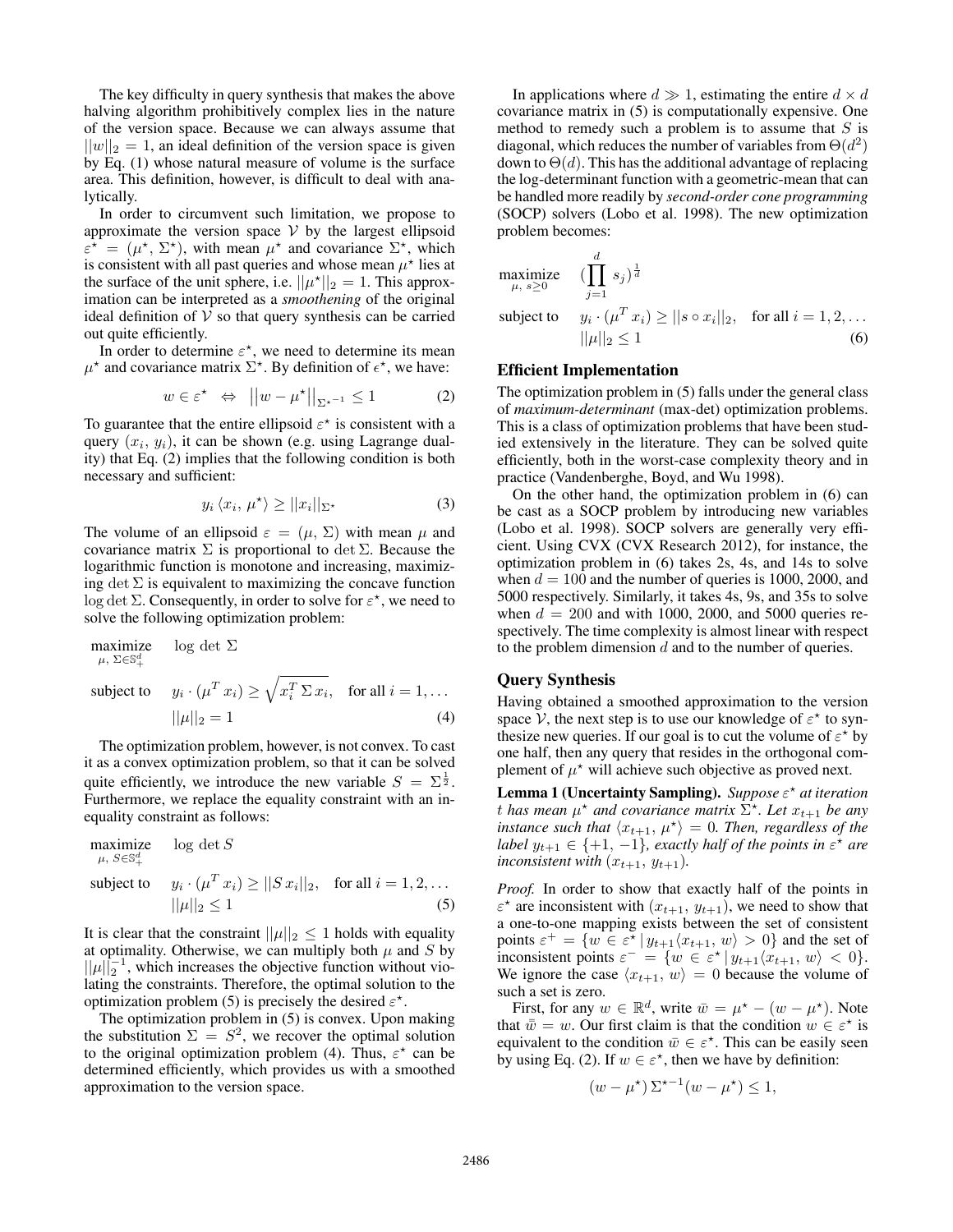

Figure 2: By blindly eliminating "half" of the hypotheses in  $\varepsilon^*$ , we may push  $\varepsilon^*$  into a lower-dimensional subspace as depicted at the top, where arrows indicate the chosen direction of the cut. Here, the fact that volume $(\varepsilon^*) \to 0$  does not imply that  $\varepsilon^* \to 0$ . Instead, it is imperative to shrink both volume and axis length as depicted at the bottom.

which is also satisfied for  $\bar{w}$ . The converse also holds. Hence, the statements  $w \in \varepsilon^*$  and  $\overline{w} \in \varepsilon^*$  are equivalent.

Next, we show that for any query  $(x_{t+1}, y_{t+1})$  that satisfies the orthogonality condition  $\langle x_{t+1}, \mu^* \rangle = 0$  and the condition  $\langle x_{t+1}, w \rangle \neq 0$ , *exactly* one of w or  $\bar{w}$  will be consistent with  $(x_{t+1}, y_{t+1})$  for any  $w \in \varepsilon^*$ . This can be seen by writing:

$$
y_{t+1} \langle x_{t+1}, w \rangle = y_{t+1} \langle x_{t+1}, \mu^* + (w - \mu^*) \rangle
$$
  
=  $y_{t+1} \langle x_{t+1}, w - \mu^* \rangle$ 

In the second line, we used the orthogonality condition  $\langle x_{t+1}, \mu^* \rangle = 0$ . However, for  $\bar{w} \in \varepsilon^*$ , we also have by definition of  $\bar{w}$ :

$$
y_{t+1} \langle x_{t+1}, \, \overline{w} \rangle = - y_{t+1} \langle x_{t+1}, \, w - \mu^{\star} \rangle
$$

Therefore, if  $w \in \varepsilon^+$ , then  $\overline{w} \in \varepsilon^-$  and vice versa. Since  $w, \, \bar{w} \in \varepsilon^*$ , we deduce the statement of the lemma. П

Lemma 1 reveals that *uncertainty sampling*, i.e. picking a random query that *exactly* lies in the orthogonal complement of  $\mu^*$ , will always eliminate half of the points in  $\varepsilon^*$ . Of course, this does *not* imply that the volume of  $\varepsilon^*$  at the next iteration will reduce by one half since an entirely different ellipsoid in an entirely different region might be picked next. However, by synthesizing a query that cuts the largest ellipsoid by one half, we are effectively approximating the ideal halving algorithm in a greedy fashion.

Unfortunately, uncertainty sampling alone is not very effective. This can be observed by noting that even if the volume of  $\varepsilon^*$  converges to zero, the ellipsoid itself may not converge to zero. For example,  $\varepsilon^*$  might be pushed towards a lower dimensional subspace. What we desire, instead, is to guarantee that all *axes* of the ellipsoid are shrank exponentially fast. As depicted in Figure 2, one method to accomplish this is to cut  $\varepsilon^*$  along its largest axes, where the weight of each axis is determined by its length.

Formally speaking, we would like to maximize the projection  $\langle x_{t+1}, v_j \rangle$ , where  $v_j$  are the eigenvectors of  $\Sigma^*$ . However, we do not care about the sign of  $\langle x_{t+1}, v_j \rangle$ , i.e. we do not care if the light and dark regions in Figure 2 are swapped. In addition, each  $v_i$  is weighted by its length  $\lambda_i$ , where  $\lambda_i$ is the corresponding eigenvalue. These requirements lead to the following optimization problem:

maximize  
\n
$$
\sum_{x:\,||x||_2=1}^d \lambda_j \langle x, v_j \rangle^2
$$
\nsubject to\n
$$
\langle \mu^*, x \rangle = 0
$$
\n(7)

Because the norm of  $x_{t+1}$  does not matter in our queries, we fix  $||x||_2 = 1$  in (7). If we let N be the orthonormal basis of the orthogonal complement of  $\mu^*$  and write  $x = N\alpha$ , then the optimization problem (7) can be rewritten as:

$$
\begin{array}{ll}\text{maximize} & \alpha^T \left( S N \right)^T \left( S N \right) \alpha \qquad (8) \\ \alpha : ||\alpha||_2 = 1 \end{array}
$$

Recall here that  $S = \sum^{\star} \frac{1}{2}$ , which is the optimal solution to (5) or (6), depending on which formulation is used. Because N is orthonormal, the condition  $||x||_2 = 1$  is equivalent to the condition  $||\alpha||_2 = 1$ .

It is an elementary result in linear algebra that the solution to the optimization problem (8), denoted as  $\alpha^*$ , is the top eigenvector of the positive semidefinite matrix  $N^T S^T S N =$  $N^T \Sigma^* N$ , which can be computed efficiently. Therefore, we choose as our next query the unique instance:

$$
x_{t+1} = N \alpha^* \tag{9}
$$

# Batch-mode Query Synthesis

Extending the proposed query synthesis algorithm into the batch setting is straightforward. As suggested in the literature, we would like our  $k$  queries to be both informative and diverse. In our case, this amounts to the requirements that all k queries belong to the orthogonal complement of  $\mu^*$ , and are optimal in the sense given by (7). In addition, diversity is enforced by requiring that the queries themselves be orthogonal to each other (Brinker 2003). Similar to the previous approach, the optimal solution is to pick the top  $k$  eigenvectors of the matrix  $N^T \Sigma^* N$ , where  $\tilde{N}$  is the orthonormal basis to the orthogonal complement of  $\mu^*$ . After that, we map those  $k$  eigenvectors into  $k$  synthetic queries using Eq. (9). The entire algorithm is summarized in Algorithm 1.

#### Evaluation

In our evaluations, we used the SOCP formulation in (6) because it is more computationally efficient. The optimization problem was solved using CVX (CVX Research 2012). For the alternative methods, training was done using linear SVM (Fan et al. 2008). Because the proposed algorithm targets the realizable noise-free setting, the experiments were carried out for various choices of problem dimension d and random choices of coefficient vectors  $w \in \mathbb{R}^d$ .

#### Single-Query Synthesis

In order to validate the proposed method in the single-query setting, we compare it against the following methods:

- 1. *Random Sampling*: Here, queries are chosen uniformly at random from the unit sphere.
- 2. *Uncertainty Sampling:* Here, queries are picked uniformly at random in the orthogonal complement of  $w$ ,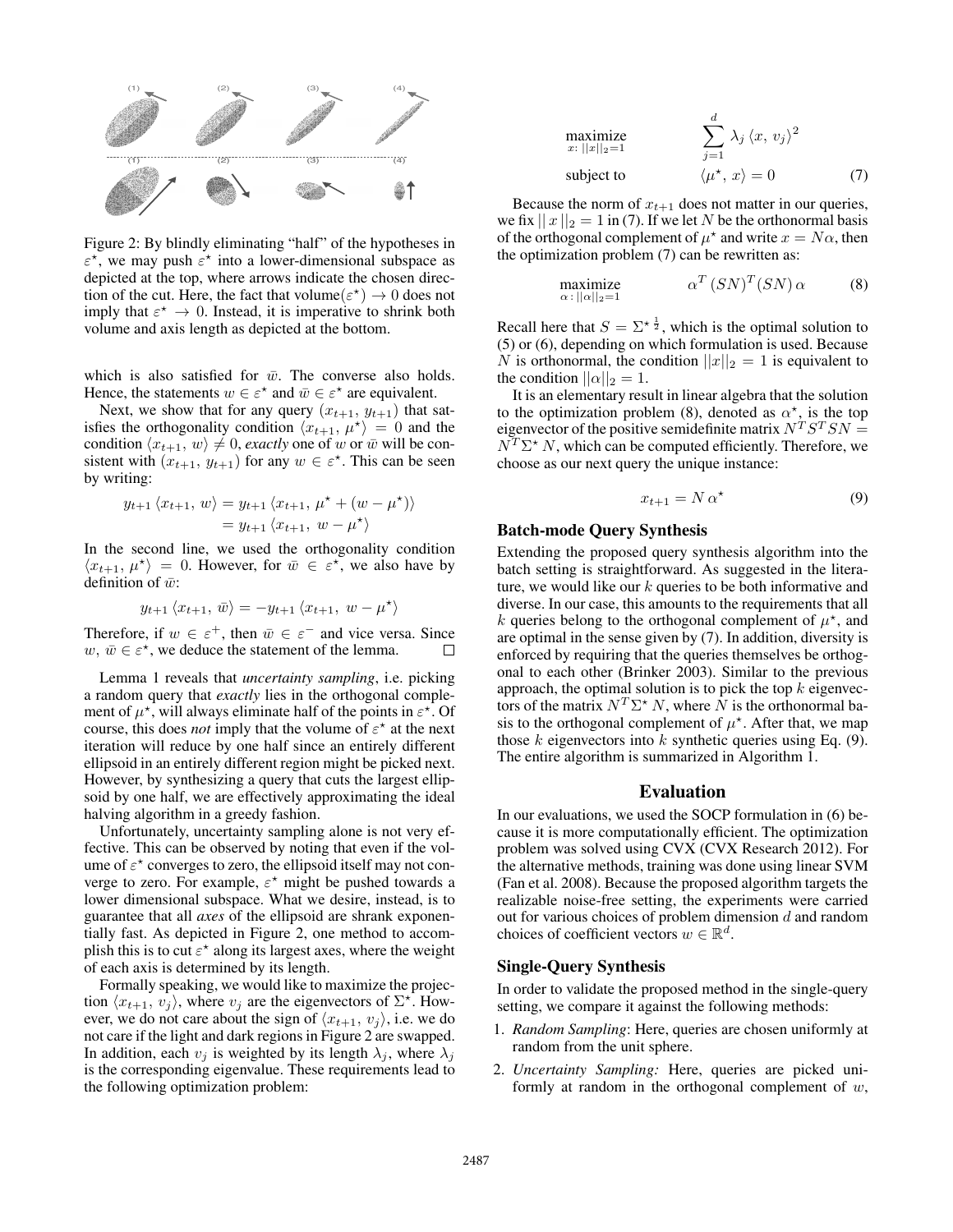

Figure 3: In this figure, the estimation error is plotted in a log-scale against the number of queries for various query synthesis algorithms. The left and right columns correspond to  $k = 1$  (single-query) and  $k = 5$  (batch-mode) respectively. The rows correspond to  $d = 25, 50, 75$  from top to bottom respectively. The '+' curves are for *random sampling*. The ' $\diamondsuit$ ' curves are for *uncertainty sampling* ( $k = 1$ , left) and *orthogonal sampling* ( $k = 5$ , right). The '∘' curves are for the query-by-bagging method ( $k = 1$ , left) and the *representative sampling* method ( $k = 5$ , right). Finally, the ' $\Box$ ' curves are for the new proposed method.

where  $w$  is the coefficient vector learned using linear SVM. Because instances have zero margin, this method can be interpreted as the query synthesis analog to the pool-based uncertainty sampling method.

3. *Query-by-Bagging*: This method takes a *bagging* approach to implement the QBC algorithm (Abe and Mamitsuka 1998). Following (Abe and Mamitsuka 1998), we used a bag size of 20. At each iteration, a pool of 1,000 instances is randomly generated, and the query with the largest disagreement among the 20 hypotheses is picked.

#### Batch-Mode Query Synthesis

In the batch setting, where  $k$  queries are synthesized at each iteration, we compare the proposed algorithm against the following three methods:

- 1. *Random Sampling:* Here, the k queries are chosen uniformly at random from the unit sphere.
- 2. *Orthogonal Sampling:* In this method, k orthogonal queries are chosen uniformly at random from the orthogonal complement of  $w$ , where  $w$  is the coefficient vector learned using linear SVM. This can be interpreted as the query synthesis analog to the optimization-based method proposed in (Brinker 2003).
- 3. *Representative Sampling*: This is a clustering-based method proposed in (Xu et al. 2003). In our implementation, we used a pool size of 1,000 instances.

The exact experiment ran as follows. For a fixed choice of  $k$  and  $d$ , we began with a random choice of a unit-norm

**Data**: Observations  $\{(x_i, y_i)\}_{i=1,2,\dots,t}$ 

**Result:** k synthetic queries  $\{x_{t+1}, x_{t+2}, \ldots, x_{t+k}\}$ Begin:

- 1. Solve the optimization problem in (5) or (6). Let  $\mu^*$  and  $\Sigma^*$  be the optimal solutions.
- 2. Compute  $N$ , which is the orthonormal basis to the orthogonal complement of  $\mu^*$  (the null-space of  $\mu^{*T}$ ).
- 3. Compute  $\alpha_1, \alpha_2, \ldots, \alpha_k$ , which are the top k eigenvectors of the matrix  $N^T \Sigma^* N$ .
- 4. Return  $x_{t+1} = N\alpha_1, \ldots, x_{t+k} = N\alpha_k$ .

Algorithm 1: Query synthesis algorithm for halfspaces.

 $w^* \in \mathbb{R}^d$ , a single positive example, and a single negative example. After that, we ran the different query synthesis algorithms in parallel up to a total of 1, 000 queries.

At each iteration, we used past queries to estimate the true coefficient vector  $w^*$  using support vector machines (SVM) (Cortes and Vapnik 1995), which was implemented using the LIBLINEAR package (Fan et al. 2008). If we let  $\hat{w}$  be the estimated coefficient vector, then estimation error is defined by  $||w^* - \hat{w}||_2$ . Note that  $||w^*||_2 = ||\hat{w}||_2 = 1$  always holds, which implies that the estimation error is a proper measure of disagreement between the two halfspaces. In the batch setting, we used  $k = 5$ . Also, all experiments were repeated for  $d \in \{25, 50, 75\}$ . Figure 3 shows the evaluation results<sup>1</sup>.

As shown in the figure, the proposed spectral algorithm *significantly* outperforms all other methods in both the single-query setting and the batch-mode setting. In fact, unlike the other methods whose estimation error is subject to *diminishing returns*, the new proposed method always maintains an exponential reduction in estimation error as indicated by the linear curve in this log-scale plot. In fact, the estimation error is approximately given by  $\exp{\{-\frac{m}{2d}\}}$ . This implies that in order to achieve an estimation error of  $||w^* - \hat{w}||_2 = \epsilon$ , we only need  $O(d \log \frac{1}{\epsilon})$  synthetic queries. As mentioned earlier, a sample complexity of  $\Omega(d \log \frac{1}{\epsilon})$  can be shown to be optimal using a sphere counting argument (Dasgupta, Kalai, and Monteleoni 2009). Hence, the sample complexity of Algorithm 1 is near-optimal in practice (up to a leading constant).

## **Conclusions**

In this paper, we propose a new query synthesis algorithm for learning halfspaces. Unlike pool-based sampling methods whose complexity grows exponentially fast with each iteration, complexity of the proposed algorithm grows only polynomially while still offering an exponential reduction in estimation error. Experimentally, the new algorithm significantly outperforms popular active learning strategies such as uncertainty sampling and representative sampling. It enjoys a sample complexity of  $O(d \log \frac{1}{\epsilon})$  in practice, which can be shown to be near-optimal using a sphere counting argument.

<sup>&</sup>lt;sup>1</sup>MATLAB implementation codes will be made available at http://mine.kaust.edu.sa/Pages/Software.aspx